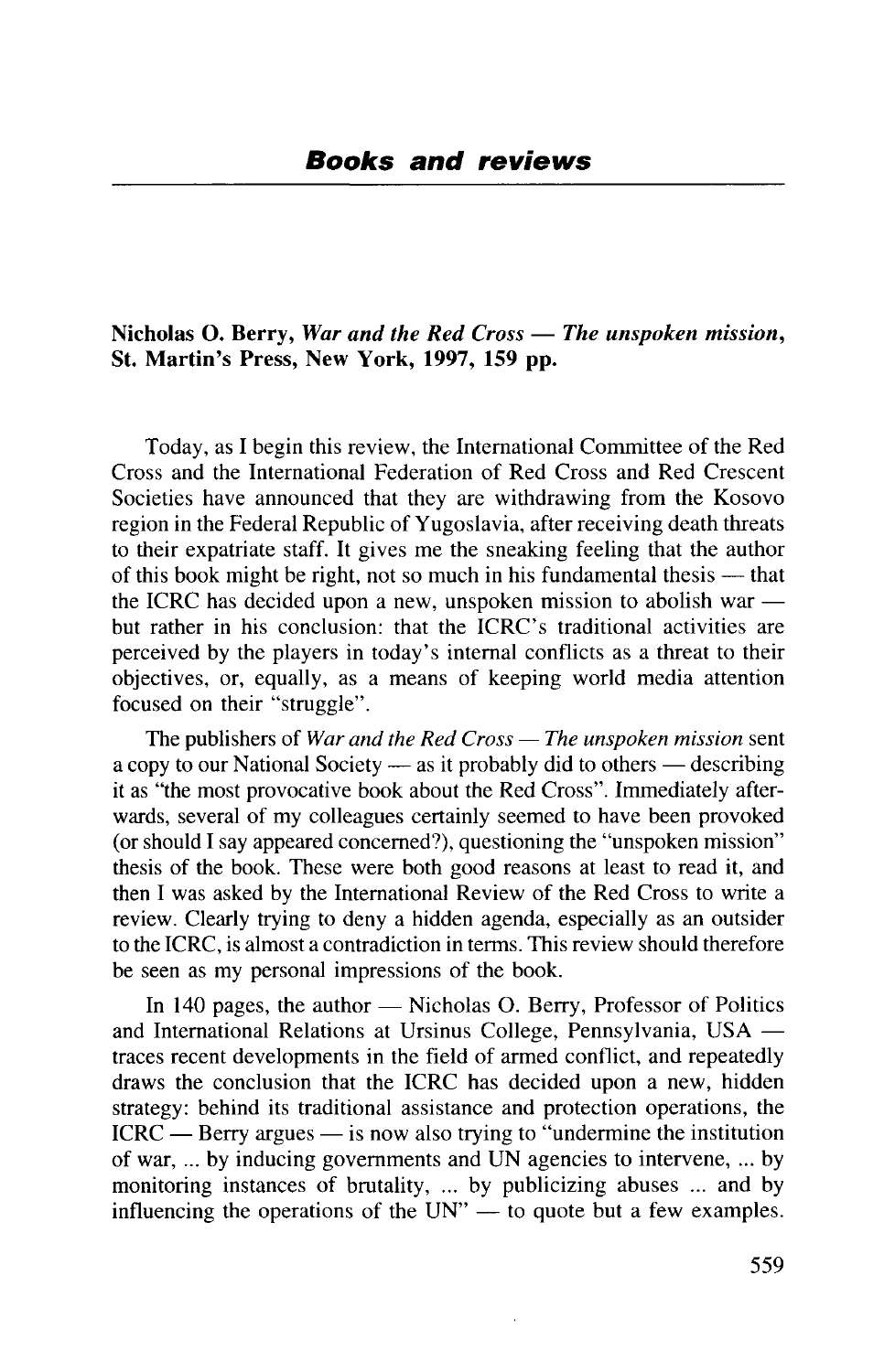This is certainly provocative! Not so much for anyone who knows that peace — as the opposite of war — is the ultimate goal of the International Red Cross and Red Crescent Movement, as explained in the first of the Fundamental Principles behind its work (namely, humanity) and in one of its principal mottoes *{"per humanitatem adpacem").* But it is like the proverbial red rag to a bull for combatants or other persons involved in armed conflicts who rightly accept the neutral and confidential work of the ICRC. The provocative statement quoted above invites them to reach a mistaken conclusion, along the lines of: "Let the ICRC in, and see what they can do to you!" It is also provocative for the ICRC itself, bearing in mind that *"inter arma caritas"* (the other main Red Cross motto) and the Fundamental Principles of neutrality and independence still constitute the foundation of its work, and have recently been reconfirmed in its own *"Avenir"* study.'

Before any further comment is made on the author's argument that the ICRC has a "new mission", the underlying, optimistic message of the book should be emphasized — that the nature of armed conflict has changed drastically since the end of the Cold War, with third party intervention much more able to limit the suffering of war victims and even to resolve armed conflicts. At a time when conflict prevention and resolution is becoming a top priority for the international community, the ICRC is indeed one of these third parties, but, in my view, able to have only limited, consequential effects on the way wars are fought or resolved.

The book provides a good overview of the nature of armed conflicts today, illustrating a general description with concrete examples. During the Cold War most armed conflicts were either international or contained an international dimension, with the two superpowers backing regional or domestic warring factions. Now, however, international wars have become "dysfunctional" because they are too expensive and are considered a threat to the international economic and democratic system, now multipolar and integrated in character. As Berry optimistically concludes: "Never before has war been less attractive as a method of settling disputes between states. What is called 'The Long Peace' will get longer."

After the Cold War, conflicts became internal in nature and turned increasingly nasty. With government authority lacking and superpower

<sup>1</sup> "The ICRC looks to the future: International Committee of the Red Cross, *Avenir* Study: Strategic content", Geneva, 12 December 1997, *1RRC,* No. 322, March 1998, pp. 126-136.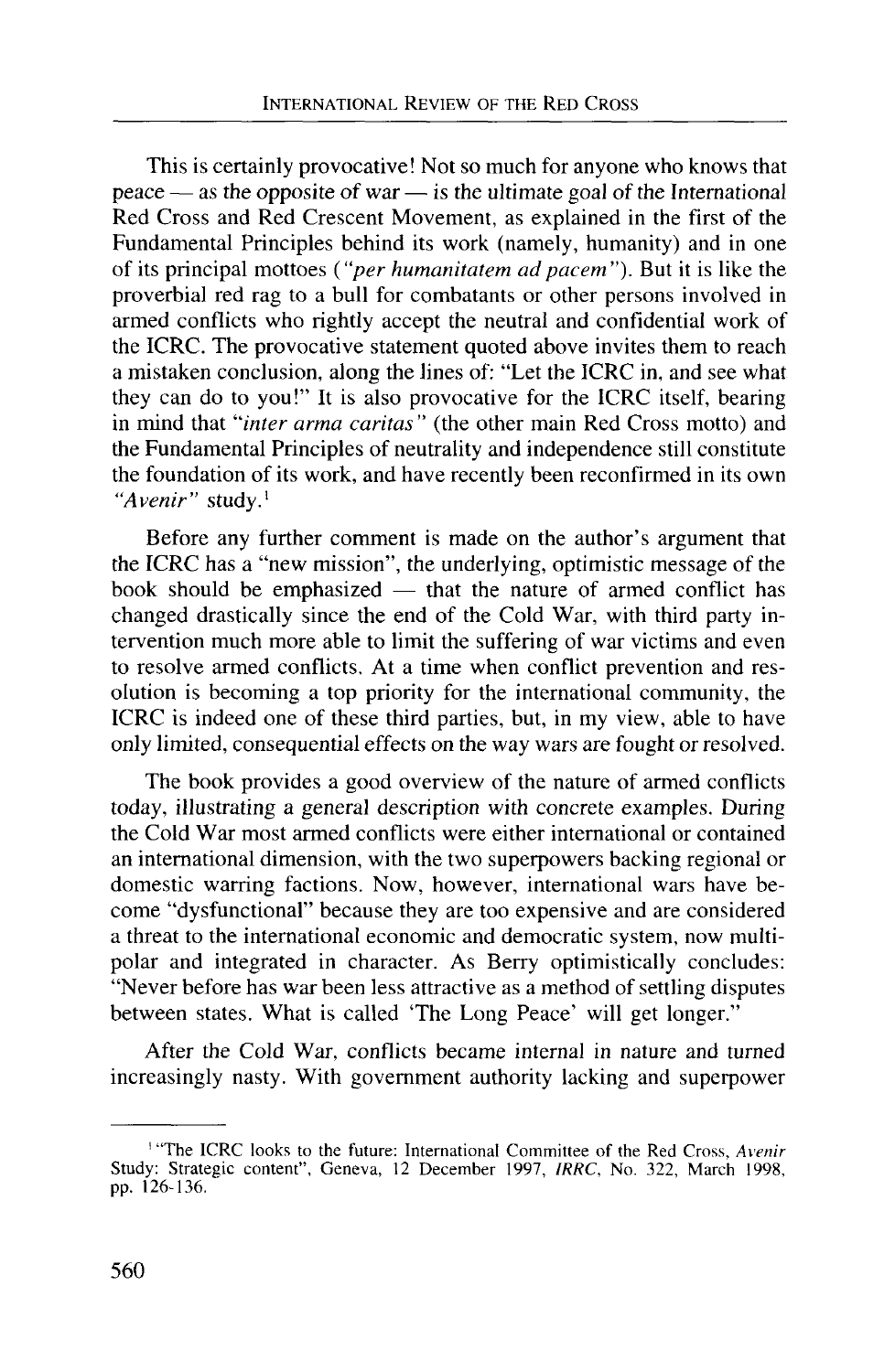involvement now absent, domestic differences exploded into war. Civilians became the prime targets of attack, resulting in "religious purification", "ethnic cleansing", a 90% civilian casualty rate and a sharp increase in the number of refugees. Involving civilians and small arms, internal conflicts cost relatively little and thus "remain options to settle domestic disputes". For some conflicts, where warlords reign and violence has become an end in itself, chaos is the only word that approaches an adequate description.

Berry illustrates the horror of internal conflicts by referring to the examples of the former Yugoslavia (ethnic cleansing), Rwanda (genocide), the Sudan (murder and starvation, with a death toll well over 1 million since 1983), Afghanistan (one million deaths, Kabul a wasteland, the economy primitive and millions of active landmines still producing innumerable casualties), Guatemala (murders, disappearances, ambushes, forced migrations and executions) and Chechnya (40,000 dead and about 400,000 displaced). The author is disappointed in particular by the international community's neglect of some of these wars, especially in the light of his general argument that third party intervention can alleviate suffering and shorten the conflict.

Arguing that third party intervention can "sabotage" these wars, "upset power relations", "mute the horrors of combat" and "create the basis for a diplomatic settlement", the author quotes as examples the prevention of victory in the former Yugoslavia by massive UN and NATO intervention; the vast humanitarian operations by NGOs and UN agencies in the African Great Lakes region; and the involvement of human rights monitors, journalists and UN officials in the resolution of the conflict in Guatemala. At the same time, however, he points out the limits to such intervention. For humanitarian organizations, security and access are the main problems, in view of increasing assaults and threats to humanitarian staff, the blocking of food distribution and access to refugees, and the vast quantities of light weapons used. For powerful political entities, peace-keepers and the media, the key issue is how to get involved at all in a conflict, "to shape the end game and engineer a settlement".

In Berry's view, the ICRC not only acts as a humanitarian organization — providing protection and assistance on a neutral and impartial basis — but also lobbies international organizations, NGOs and National Red Cross and Red Crescent Societies - presumably including my own. Both activities supposedly fuel the "unspoken mission" to undermine and resolve civil wars, the operational work in the field making the war dysfunctional, the lobbying aiming to involve third parties in the conflict.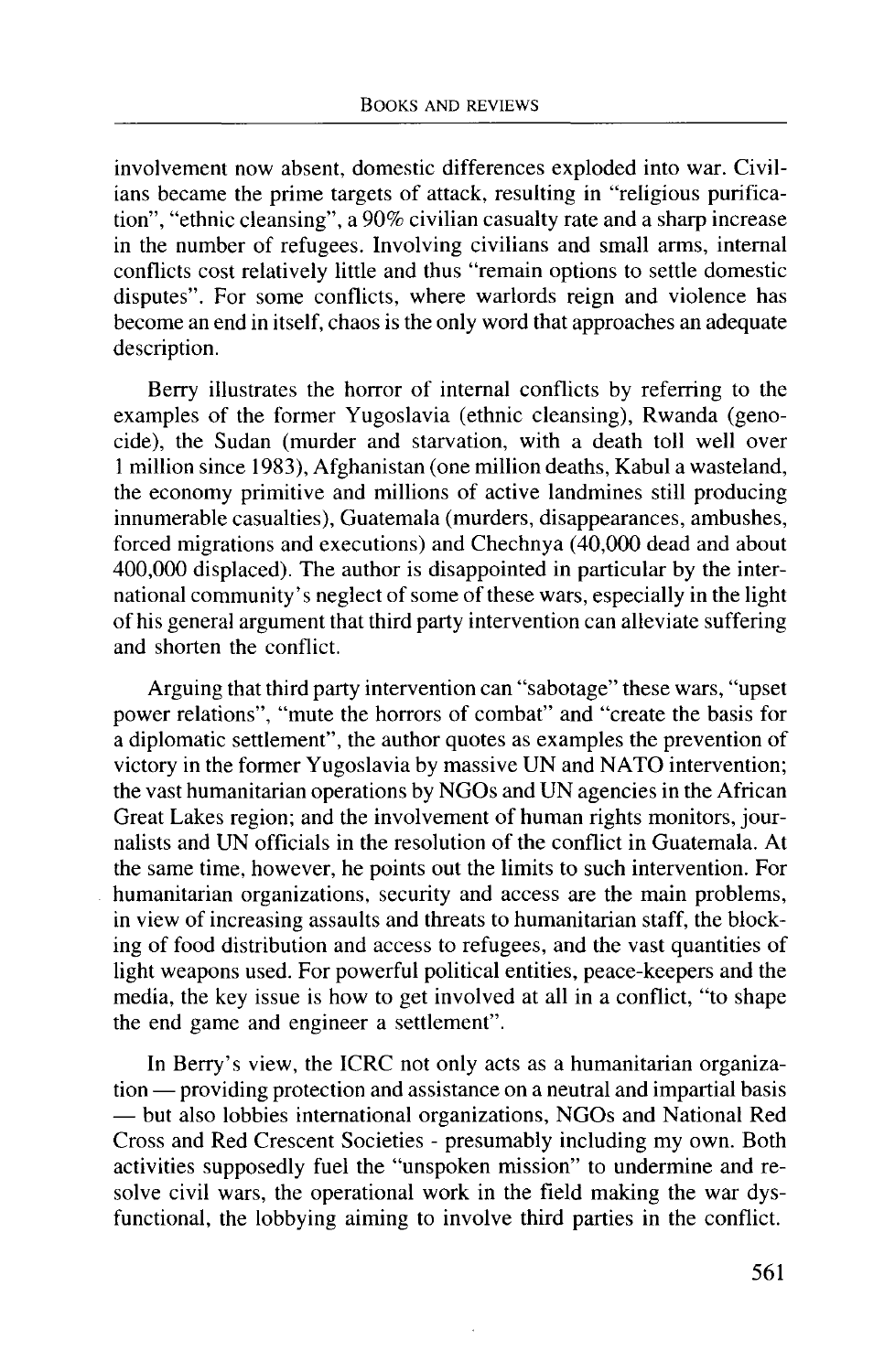The ICRC's activities in situations of armed conflict, presented on the basis of the organization's 1995 Annual Report, are explained as having their legal foundation in the 1949 Geneva Conventions and the 1977 Additional Protocols thereto, and are illustrated with reference to the armed conflicts mentioned above. According to Berry, visits to detainees, tracing and reuniting families, deliveries of relief supplies, surgical operations, agricultural projects and dissemination of international humanitarian law all aim not only "to relieve the suffering caused by war, but also to prevent its success as a strategy". Indeed, the more the belligerents target civilians indiscriminately as a strategy of war, the more such a strategy is undermined by assisting and protecting civilians. The more the root causes of war and dependence on the belligerents are attributed to a lack of socio-economic development, the more relief, rehabilitation and development can be seen as removing those causes. Hence the operational work of the ICRC, and of the International Red Cross and Red Crescent Movement as a whole, *does* undermine the institution of war, but to my mind this is a consequence of the nature of today's internal conflicts rather than an actual new strategy.<sup>2</sup>

The same can be said about the lobbying of other third parties. As the author explains, the ICRC has been confronted by "the proliferation of novice NGOs" and a growing UN role in armed conflicts, creating problems of coordination and confusion of mandates. It is my experience that, as a result of this, the ICRC will use any occasion to explain its neutral mandate and its limited mission assisting and protecting victims of war, while pointing out the responsibilities of other third parties. Over and over again, the ICRC has been defending its original mandate and mission, precisely to prevent these internal conflicts from dragging the ICRC into the politics of resolving or continuing them. But the author interprets this as a strategy with a hidden agenda.

On the basis of a detailed analysis of the Code of Conduct for the International Red Cross and Red Crescent Movement and NGOs in disaster relief,<sup>3</sup> Berry argues that the ICRC is "guiding the international community" and "the entire Movement", asserting that "the Code has had

<sup>&</sup>lt;sup>2</sup>The author touches only briefly on the important role National Red Cross and Red Crescent Societies play in this respect, and on the International Federation's mission and strategy to focus on the most vulnerable and strengthen the National Societies as part of civil society. See Resolution 5 of the 26th International Conference of the Red Cross and Red Crescent (Geneva, 1995), *IRRC*, No. 310, January-February 1996, p. 75, and the International Federation's Strategic Work Plan for the Nineties (unpublished document).

*<sup>&#</sup>x27;IRRC,* No. 310, January-February 1996, p. 119.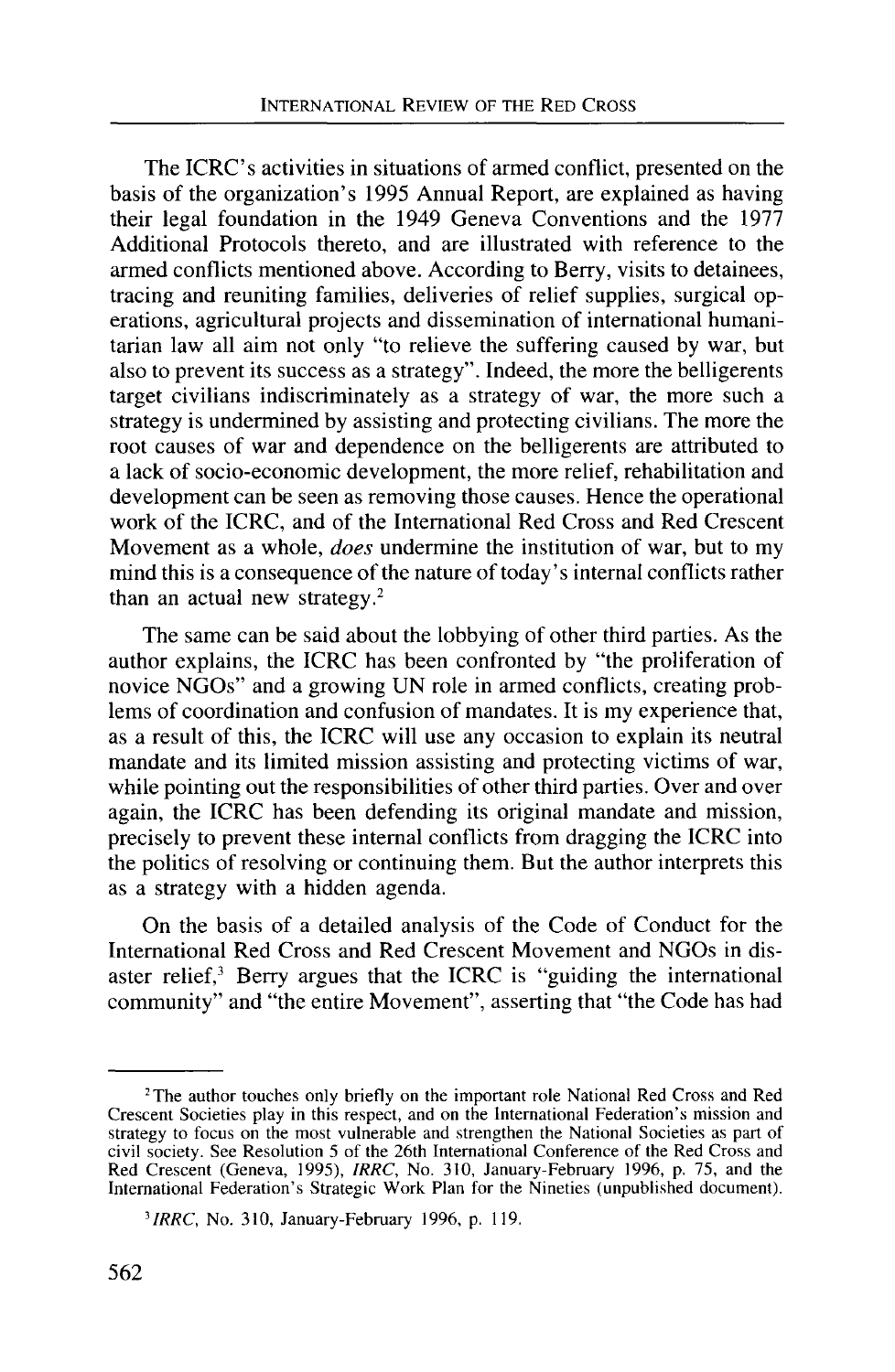war and war relief principally in mind all along". The Code of Conduct was originally conceived with disaster relief as its prime concern and developed and promoted by the International Federation of Red Cross and Red Crescent Societies and six other international humanitarian organizations. The ICRC was not involved until later, after the first draft had been drawn up. With regard to war, the Code "will be interpreted and applied in conformity with international humanitarian law", thereby immediately limiting its scope, in view of the clear sense of sovereignty contained in that body of law. Better coordination (so far 147 NGOs have endorsed the Code) and greater involvement of international governmental organizations and governments (some donor governments use the Code as a guideline) will certainly improve humanitarian assistance and thereby alleviate the suffering caused by war, but, on examination of the Code of Conduct, the argument that it is the ICRC's main vehicle for guiding the international community appears quite implausible.

The same applies to Berry's views on the ICRC's "lobbying objectives" vis-a-vis the UN. Basing his argument on symposium statements and conference working papers, he claims that the ICRC is, *inter alia,* "formalizing UN commitment to intervention", "energizing the UN to engage in preventive diplomacy", or "engaging the UN process in codifying an expanded body of international humanitarian law". These assertions seem to give too much weight to an ICRC strategy that, far from being a hidden agenda, is simply a consequence of today's armed conflicts. Here too, confronted with a more operational UN (from UN humanitarian agencies to UN peace-keeping operations), the ICRC has used every opportunity both to confirm its specific independent mandate vis-a-vis the UN and to seek to convince the UN and its members of their responsibilities under international humanitarian law, including application thereof by UN troops and the general obligation to respect and ensure respect of humanitarian obligations. To my mind, all the rest is personal interpretation.

*War and the Red Cross* is a strong appeal for third party intervention in today's non-international armed conflicts, with the optimistic view that the end is imminent for war as an institution. The ICRC indeed plays a role in this, but, as indicated above, this is more a consequence of the nature of these conflicts than the objective of an unspoken mission. The book might be interpreted as giving enormous credit to the ICRC in the field of conflict resolution, but such an interpretation, if removed from the wider context, would be likely to make ICRC delegates even bigger targets for warring factions today than they already are.

Only recently the ICRC finalized its *"Avenir"* project, confirming that "the exclusively humanitarian mission of the ICRC is to protect the lives